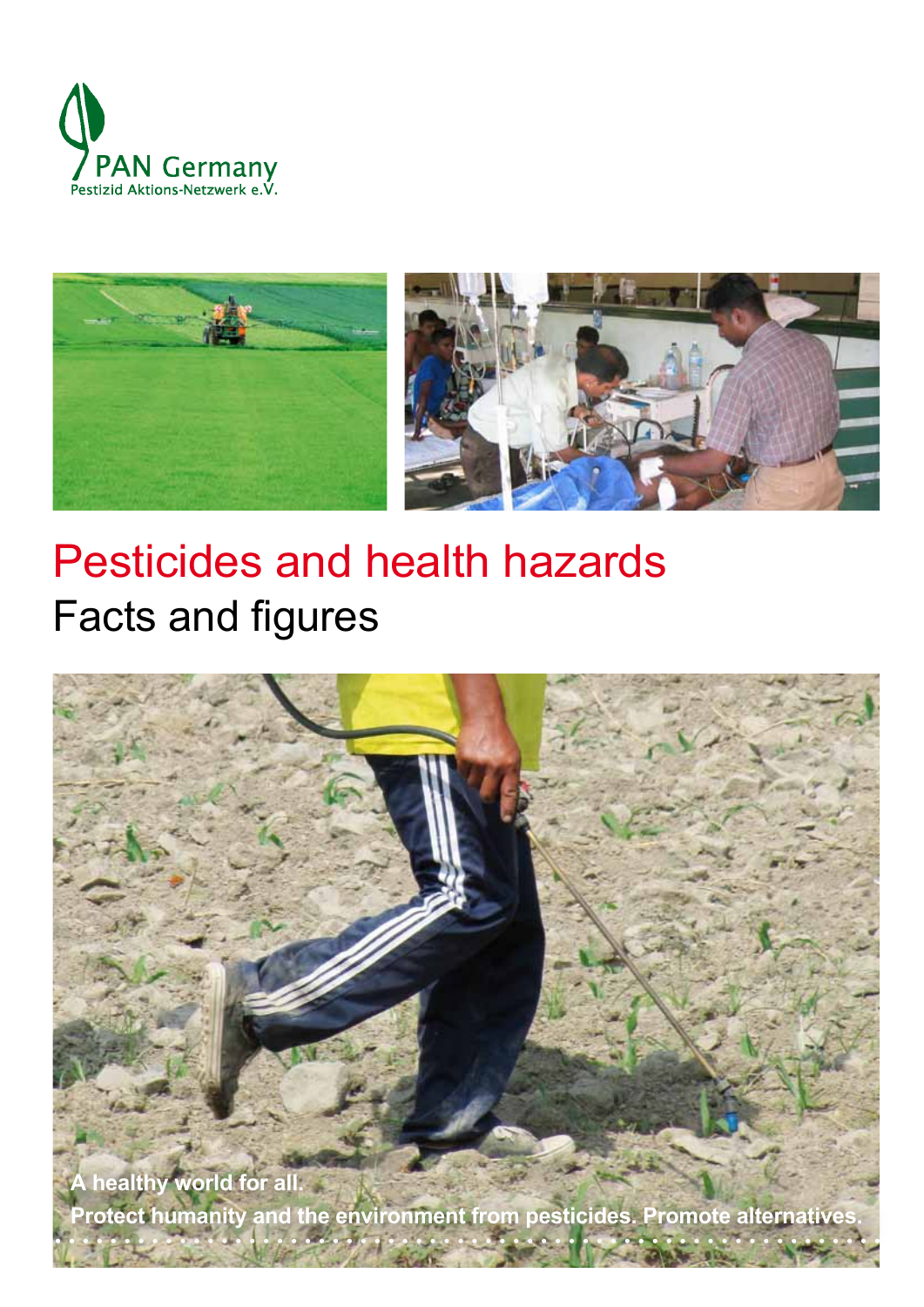| 3  |                   | The focus of this publication                                                                                                                                                                                                                                                             |
|----|-------------------|-------------------------------------------------------------------------------------------------------------------------------------------------------------------------------------------------------------------------------------------------------------------------------------------|
| 3  |                   | Pesticides - facts and figures<br>Use of pesticides worldwide<br>Pesticides are everywhere<br>Availability of highly hazardous pesticides                                                                                                                                                 |
| 5  |                   | Health hazards of pesticides – facts and figures<br>Acute illnesses<br>Chronic illnesses<br>At-risk groups<br>More suicides when hazardous pesticides are available<br>Global statistics on unintentional acute pesticide poisonings<br>Global statistics on chronic pesticide poisonings |
|    | $9 \qquad \qquad$ | Inadequate documentation and high numbers of unreported cases                                                                                                                                                                                                                             |
| 13 |                   | <b>Summary</b>                                                                                                                                                                                                                                                                            |
| 14 |                   | The need for action                                                                                                                                                                                                                                                                       |
| 15 |                   | <b>References</b>                                                                                                                                                                                                                                                                         |

#### **Acknowledgements**

We thank Bread for the World for funds used in producing this publication.

#### **We appreciate donations to**

Pestizid Aktions-Netzwerk e.V. (PAN Germany) GLS Gemeinschaftsbank eG, PO Box 10 08 29, 44708 Bochum Account 203 209 6800, bank code 430 609 67 IBAN DE91430609672032096800, BIC (SWIFT) GENODEM1GLS

Impressum: © Pestizid Aktions-Netzwerk (PAN) e. V. Nernstweg 32, 22765 Hamburg, phone: +49 (0)40 - 3991910 - 0, info@pan-germany.org, www.pan-germany.org, Hamburg, 2012 Text: Vanessa Laumann; Editing: Carina Weber; Translation from German: Paula Bradish Layout: grafik:sommer; printed on recycled paper. Photo credits – cover: Rainer-Sturm\_pixelio.de (top left), ©M. Eddleston (top right), ©Carina Weber (bottom)

This is a translation of the German publication "Pestizide und Gesundheitsgefahren: Daten und Fakten", PAN Germany 2012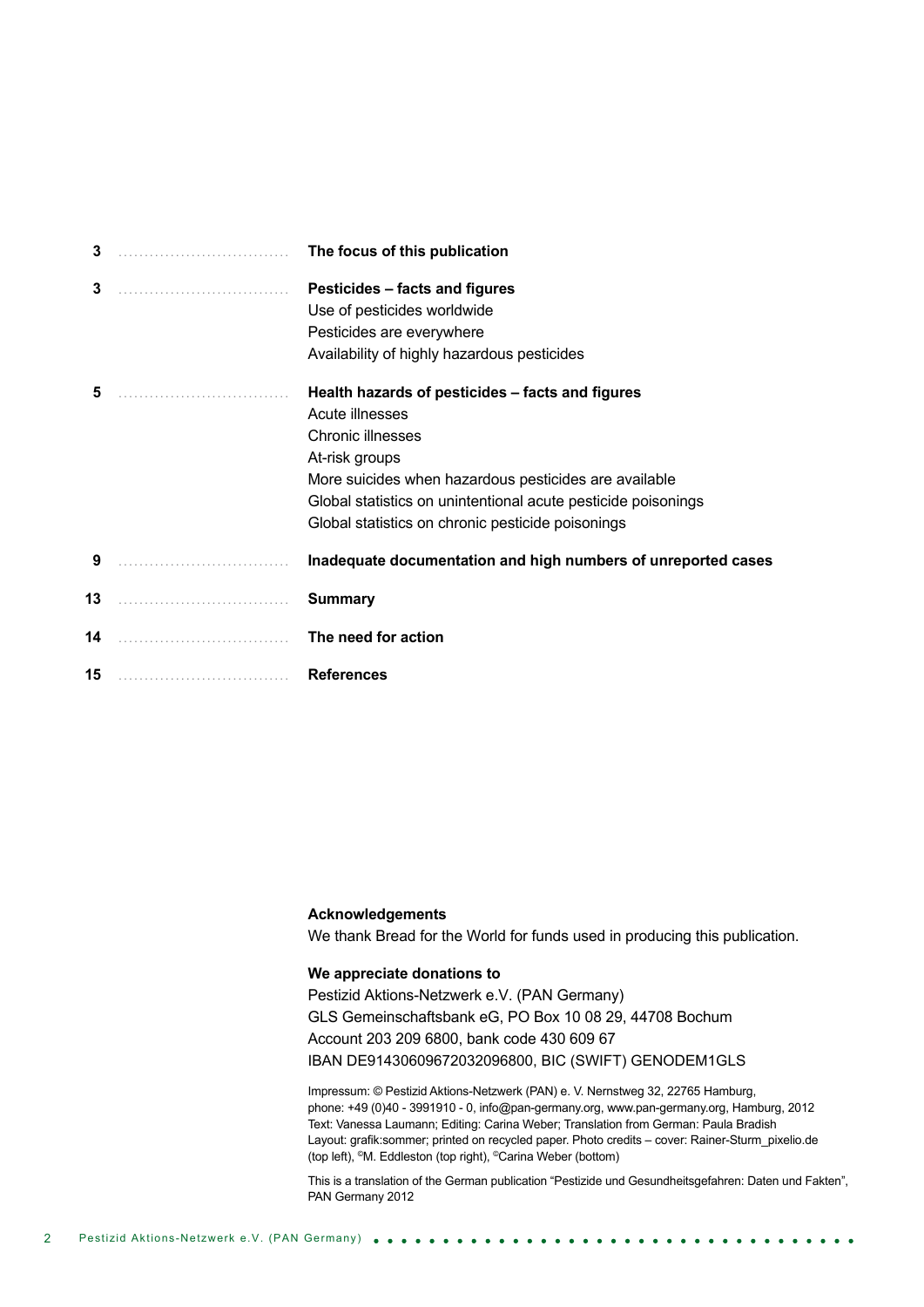# The focus of this publication

Around the globe, chemical-synthetic pesticides have been used increasingly since the 1940s. Their use leads to considerable health hazards for people, due for example to direct contact during application, pesticide drift from fields, or contamination of food or drinking water. Data from research literature shows that the effects of the dispersal and negligent handling of pesticides are a significant global health problem.

#### This publication addresses the following issues:

- Who is affected by the health hazards posed by pesticides?
- What is known about the frequency of acute pesticide poisonings and the extent of long-term adverse health effects due to pesticides?
- To what extent do suicides and attempted suicides contribute to the total numbers of pesticide poisonings?
- In view of ongoing increases in global pesticide use, has documentation of pesticide poisonings been improved?
- On the basis of available data on pesticide poisonings, what action should be taken?

# Pesticides

### Pesticide use worldwide

In recent decades, there has been a steady increase in the amount of pesticides marketed for argicultural use. In the European Union alone, more than 200,000 tonnes of pesticides (active ingredients) are used annually.[1] Between 2005 and 2010, the total volume of global sales rose from US\$ 31 billion to US\$ 38 billion.<sup>[2][3][4]</sup> The amount of pesticides used internationally has risen fifty-fold since 1950.[5][6] China is now the country that both uses and produces the largest amounts of pesticides.<sup>[7]</sup>

#### Pesticides are everywhere

Presumably, all populations worldwide are exposed to pesticides. The ubiquitous dispersal of these substances is revealed by data on contamination of food as well as surface, ground, and drinking water.

In almost all parts of the world, low-level poisoning of human beings due to pesticide contamination of food poses a risk of chronic illness and adverse health effects. In Germany, the Federal Office of Consumer Protection and Food Safety [Bundesamt für Verbraucherschutz und Lebensmittelsicherheit] publishes an annual monitoring report on undesirable substances that constitute health risks in food. These reports show that pesticides can be found in all foodstuffs of plant origin. Two percent of all agricultural products of plant origin examined in Germany, including plums and lettuce, for example, showed signs of inadmissible application of pesticides. The levels of contamination detected in eleven samples of pineapple, tomatoes, peaches, nectarines, lettuce, and zucchini were considered to be sufficiently high to possibly pose acute health hazards.[8]

### Data and facts  $\ldots$

#### Infobox 1 **What are pesticides?**

Pesticides are substances that are used intentionally in agriculture, forestry, and horticulture and on public lands and in gardens to increase crop yields, improve the appearance of plant products, or to facilitate the care of open spaces. They are also referred to as plant protection products. In Europe, pesticides used outside of agriculture are called biocides.<sup>[9]</sup> Biocides are used, for example in private households, to repell or destroy unwanted or detrimental organisms and are also applied in large quantities in many developing countries to combat pathogenic organisms or species that serve as vectors (carriers) for pathogens (e.g. mosquitoes that are carriers of pathogens that cause malaria).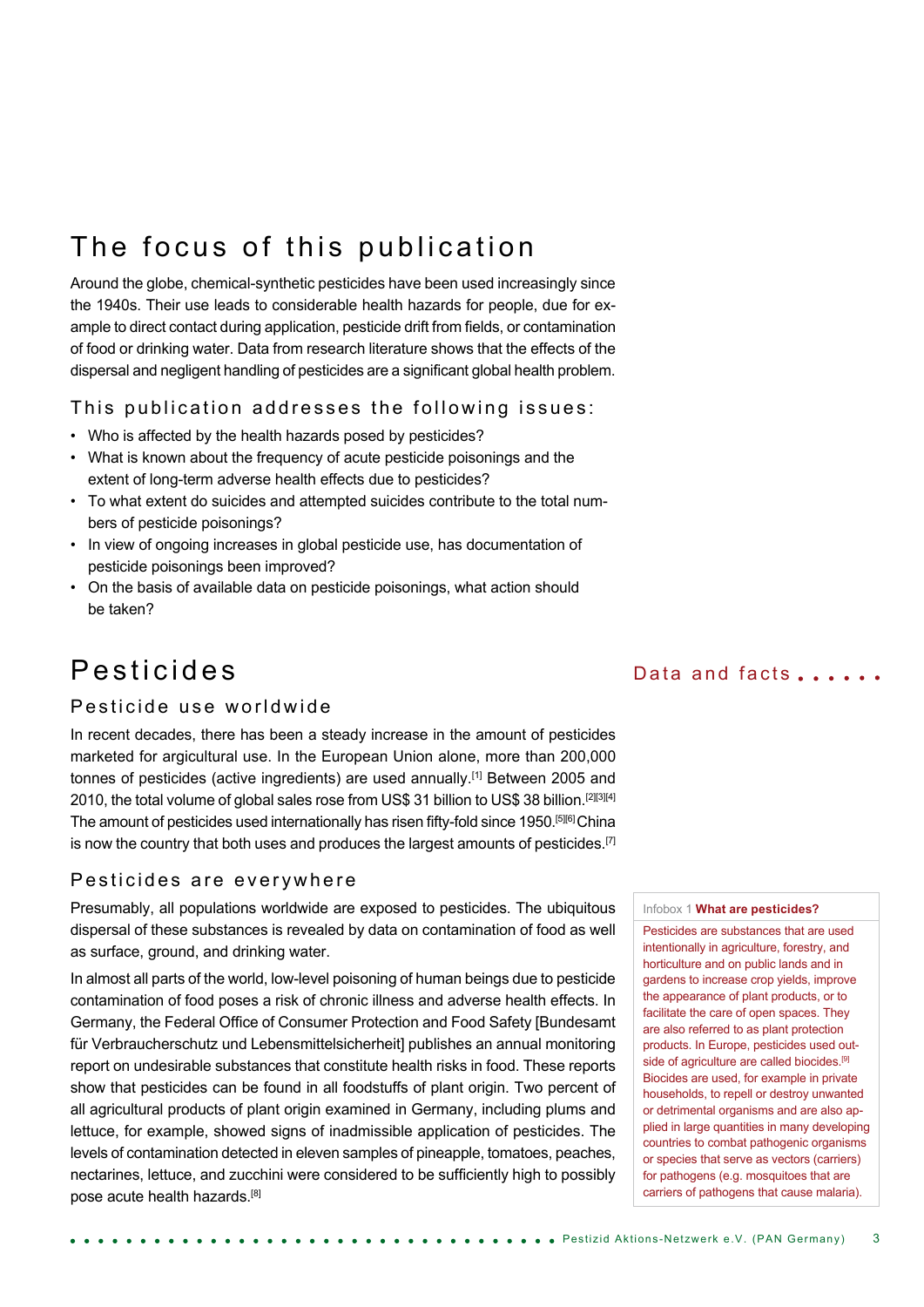In developing countries, the effects of acute poisoning due to exposure to dangerous levels of pesticides in food are apparently more severe than in industrialized countries. Two examples from Africa: in 2008 Nigeria reported that 112 people had been poisoned by pesticide-contaminated food. Two children died as a result. Another report from Nigeria recorded 120 cases of poisoning of students who had eaten beans contaminated with lindane.<sup>[10][11]</sup>

In some regions, direct contact with pesticides used in agriculture is a widespread problem. Mixing and applying pesticides can result in acute poisoning due to uptake via the respiratory organs or through direct contact with the skin or eyes.[12] Pesticide drift poses a further hazard for the residents of rural areas.

Moreover, pesticides are not only used outdoors; they are also applied inside buildings to combat insects and other undesirable organisms such as mice. In many developing countries, spraying pesticides indoors is one of the main measures undertaken against certain mosquitoes to roll back malaria.

The effects of accidents in production facilities can be especially dramatic. In a pesticide plant in Bhopal, India, run by an Indian subsidiary of the US company Union Carbide Corporation, a defective tank lead to the release of about forty tons of isocyanate gas. Thousands of people were exposed and died or incurred serious injuries. Even today, more than twenty-five years later, the region remains contaminated, and people are still suffering from the long-term effects of exposure.

### Availability of highly hazardous pesticides

Many organisations such as the World Health Organisation (WHO), the US Environmental Protection Agency (EPA), or the European Union classify pesticides according to their hazards. The WHO, for example, classifies pesticides in five groups, ranging from extremely hazardous (class Ia) to slightly hazardous (class III) to unlikely to present acute hazard (Class U). PAN International has published a list of highly hazardous pesticides that takes into account such international classification systems. About four hundred highly hazardous pesticide active substances are on the market worldwide.<sup>[13]</sup> Research conducted by PAN Germany shows that BASF, Bayer, and Syngenta, who together control nearly half of the global pesticide market, each offer more than fifty highly hazardous pesticide active ingredients on their websites.<sup>[13a]</sup>

Most of the pesticides in WHO class I are banned or subject to strict regulations in the industrial countries. A teaspoonful (5 ml) of one of these pesticides would be enough to kill an adult.[14][15] In Indonesia, for example, 44% of the registered pesticides (265 different products) belong to the WHO classes Ia, Ib, or II (moderately to extremely hazardous).[16] PAN Asia and the Pacific has conducted research that shows that 82 of the 150 pesticides used in Asia, including seven of the ten most used ones, are on the list of highly hazardous pesticides published by PAN.[7]

Among the pesticides that are frequently associated with documented cases of poisoning are carbamates and organophosphates, which are in WHO class I, endosulfan, which the Stockholm Convention has earmarked to be phased out worldwide, and paraquate.<sup>[17][18]</sup> These pesticides are often freely available on the markets in developing countries or smuggled in for use or sale.<sup>[19]</sup>

Illegal trade in pesticides is a significant global problem. In developing countries, as much as 30% of the pesticides do not meet internationally recognized safety standards.<sup>[19]</sup> In India, for example, the Ministry of Agriculture has determined that one-third of the pesticide samples examined do not comply with official standards.[20]

#### Infobox 2 **Hazardous pesticide contacts occur due to:**

- pesticide use in agriculture
- pesticide use indoors against undesirable organisms and disease vectors
- pesticide drift in rural areas
- accidents during production, storage, and handling of pesticides or due to mix-ups in private households
- contaminated food / drinking water / consumer products / building materials

In Germany, 17% of the pesticides on the market also fail to meet official standards.[19] According to the government's monitoring report for 2010, 38.9% of the open spaces examined were found to have been treated with pesticides without permission – in other words, illegally.<sup>[21]</sup>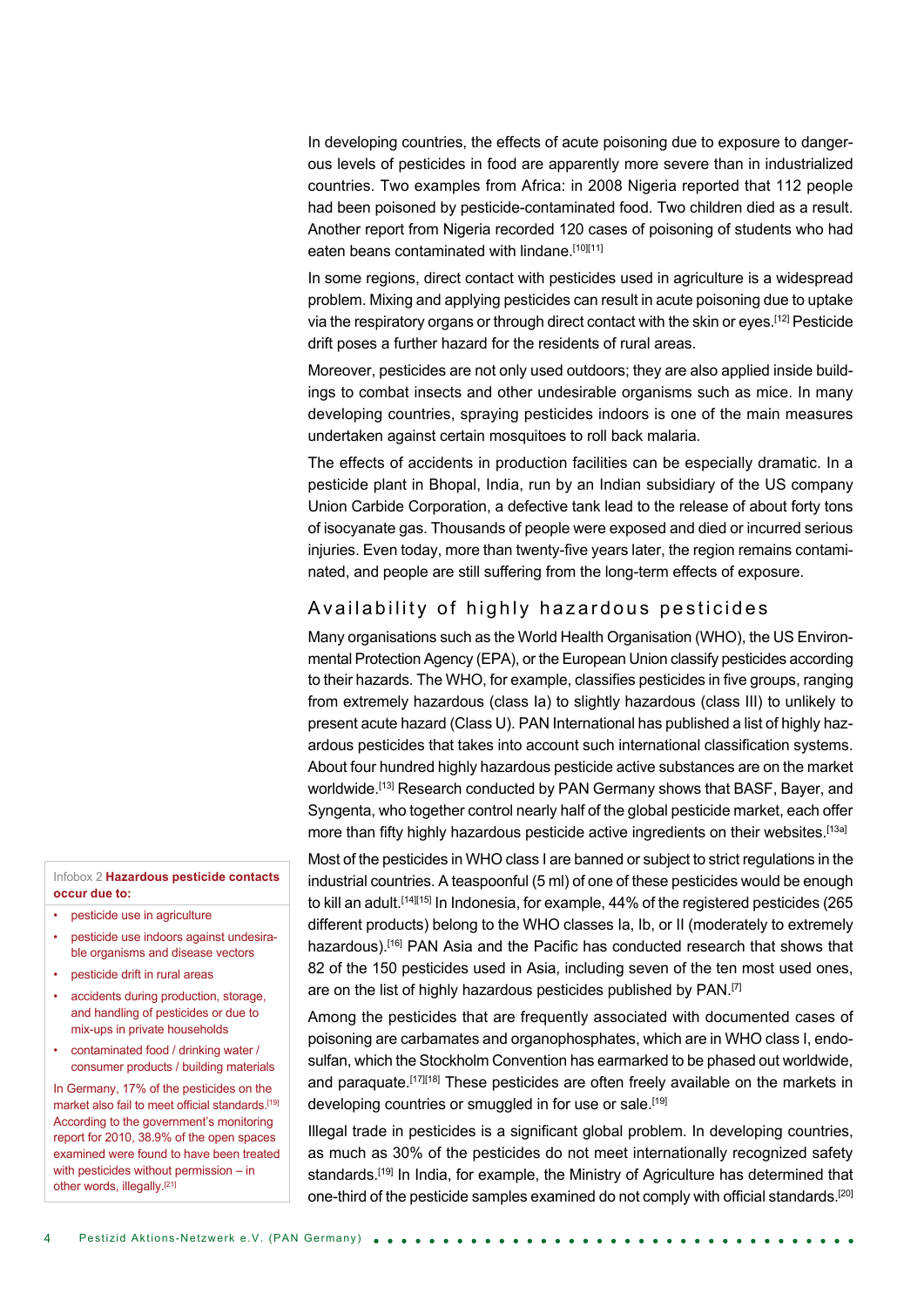# Health hazards due to pesticides

The many chemical substances that are collectively referred to as pesticides intervene in different vital metabolic processes in various organisms. The effects of insecticides range from damage to the transmission of nerve impulses and inhibition of blood clotting to paralysis of the respiratory and circulatory centers. Besides the target organisms such as insects, fungi, or weeds, non-targeted organisms are also always affected by pesticide use. These include wild animals and plants, domestic animals and crops, and human beings. In humans, exposure to pesticides can lead to unspecific adverse health effects that will be referred to here as poisonings.

The following sections offer a survey of acute illnesses that result from contact with pesticides as well as reviewing chronic illnesses that can occur due to long-term contact with pesticides. The text also describes population groups that are especially at risk with respect to acute and / or chronic pesticide poisoning. Based on estimates by the WHO, we then offer an impression of the global extent of pesticide poisonings. Pesticide poisonings are classified here as either suicidal or intentional poisonings, on the one hand, and unintentional poisonings that result from accidents on the job or accidents outside of occupational contexts, on the other.

#### A cute illnesses

Among the typical symptoms of poisoning in humans that are relatively easy to diagnose as acute pesticide poisoning are fatigue, headaches and body aches, skin discomfort, skin rashes, poor concentration, feelings of weakness, circulatory problems, dizziness, nausea, vomiting, excessive sweating, impaired vision, tremors, panic attacks, cramps, etc., and in severe cases coma and death.<sup>[22][23]</sup>

Diagnosis of acute pesticide poisoning generally occurs when one or more of these symptoms, which appear a short time after contact with pesticides, are detected, so that patients or physicians can link them to pesticide exposure. However, these symptoms can also frequently be attributed to other illnesses. Analysis of blood, urine, or stomach content to detect pesticide residues can lead to an unequivocal diagnosis. But clearcut proof will only be forthcoming if a sufficiently high concentration of the poison is present and there is reason to suspect that a specific agent among the hundreds of substances available might potentially be responsible for the symptoms. Appropriate analytical methods are often very expensive or lacking altogether.

The severity of symptoms is frequently classified on a scale ranging from mild to moderate to severe or lethal.<sup>[24]</sup> However, a standardized definition of what constitutes poisoning does not exist, so that comparing and summarizing different statistics on poisoning is difficult. The WHO proposed guidelines for identifying acute poisonings in 2008.[25]

### Facts and figures . . . .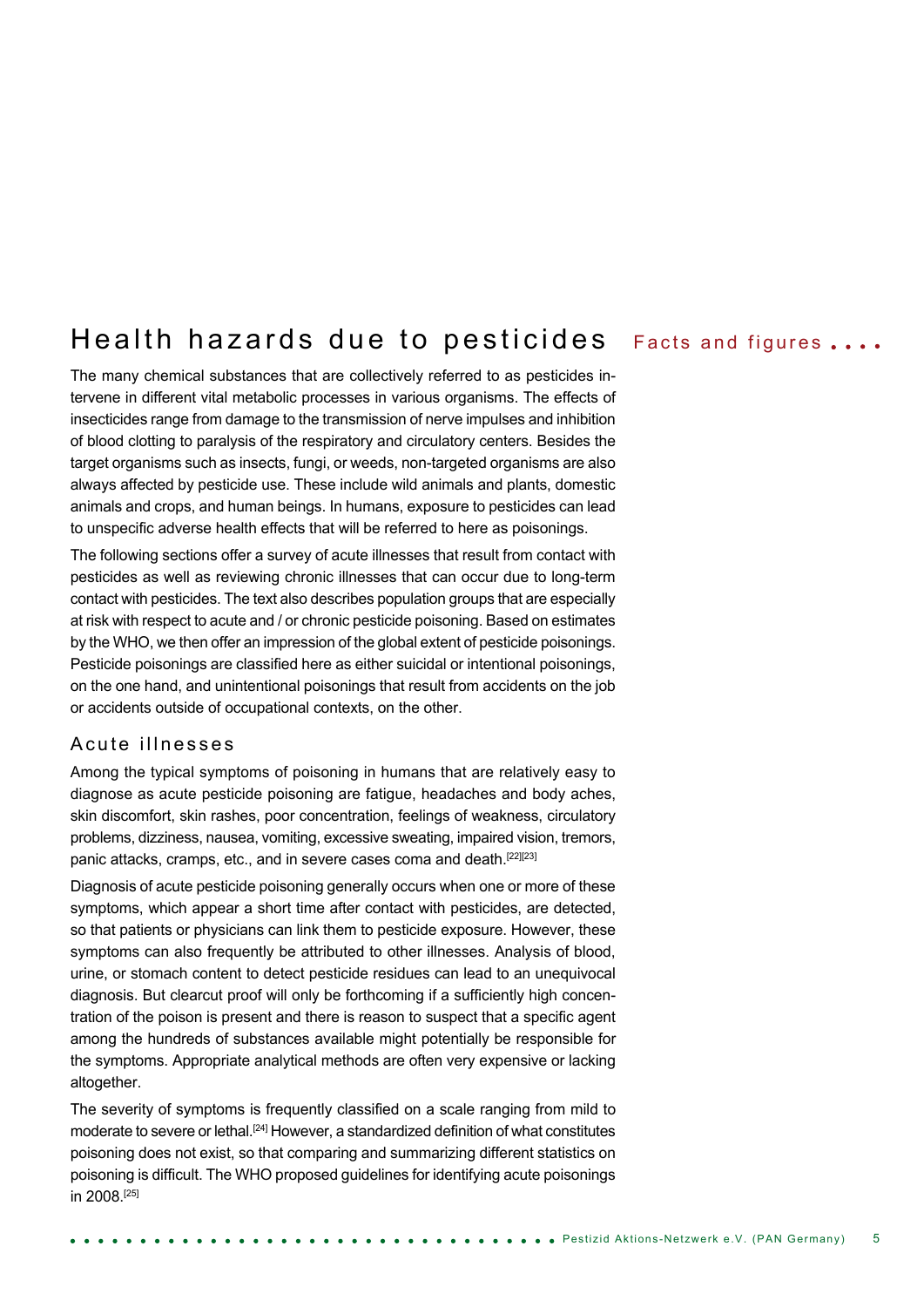### Chronic illnesses

Besides causing acute poisoning, pesticides can also cause chronic illnesses if they are incorporated over a longer period, even if the amounts taken up are relatively small. Symptoms are often diffuse or do not become apparent for a long time, which then leads to late effects. Farm workers are especially at risk, but the general population is also affected, for example due to contaminated food or consumer goods or pesticide drift from fields. Knowledge about the effects of long-term pesticide exposure is limited to date but numerous late effects are described in the literature.

Many pesticides that are commonly used today have been classified on the basis of animal testing as possibly or probably carcinogenic for humans.[13] Although the results of various epidemiological studies are inconsistent, these findings leave no doubt that agricultural workers exposed to pesticides have a significant risk of contracting non-Hodgkin lymphomas and leukaemia. Other studies have revealed a correlation between pesticide use and sarcomas, multiple myelomas, cancer of the prostate, pancreas, lungs, ovaries, the breasts, testicles, liver, kidneys, and intestines as well as brain tumors.[22][23][26][27]

Furthermore, pesticides can damage the human nervous system. There are indications that there is a connection between pesticide exposure and reduced sensitive faculties, distruptions in cognitive and psychomotoric functions, and depression. Various studies have also shown that the risk of developing Parkinson's disease can increase by as much as factor seven if there has been contact with specific pesticides.[23][28] Today various experts and organisations such as the Berufsgenossenschaften (employee occupational health compensation boards) in Germany have acknowledged that farmers who have used certain pesticides later suffered from this degenerative illness of the nervous system as a result.<sup>[29]</sup>

The disruption of children's neurological development due to exposure to a number of pesticides has hardly been investigated to date. However, laboratory studies indicate that there may be correlations.<sup>[30]</sup> Among the most frequent neurological disorders that may result from pesticide exposure are learning deficits in children, attention deficits, sensoric deficits, or retarded development.<sup>[31]</sup>

It has been known for many years that specific pesticides can disrupt the hormone system, but so far state authorities have not determined exactly which pesticides have such effects. To date no agreement has been reached in the EU on how hormonedisrupting pesticides should be identified and evaluated. Presentation of a concrete proposal is planned for 2013; until then, interim regulations are in effect. Hormonal effects can appear at extremely low dosages that sometimes cannot be observed at higher dose levels.<sup>[32]</sup> In one study, 37 pesticides out of a group of 134 that appear, for example, as contaminants in food in the EU were tested for their hormonal effects. Of these 37, 23 pesticides were categorised as anti-androgenic and 7 others as androgenic substances. If fetuses are exposed to these substances they may suffer developmental disorders and malformations of their sexual organs.<sup>[33][34]</sup>

Other late effects due to pesticide use or to long-term ingestion of small amounts of these substances include weakening of the immune system and effects on the reproductive system, which can lead to miscarriage, still birth, and premature birth or to low birth weight. [9][14][22][35]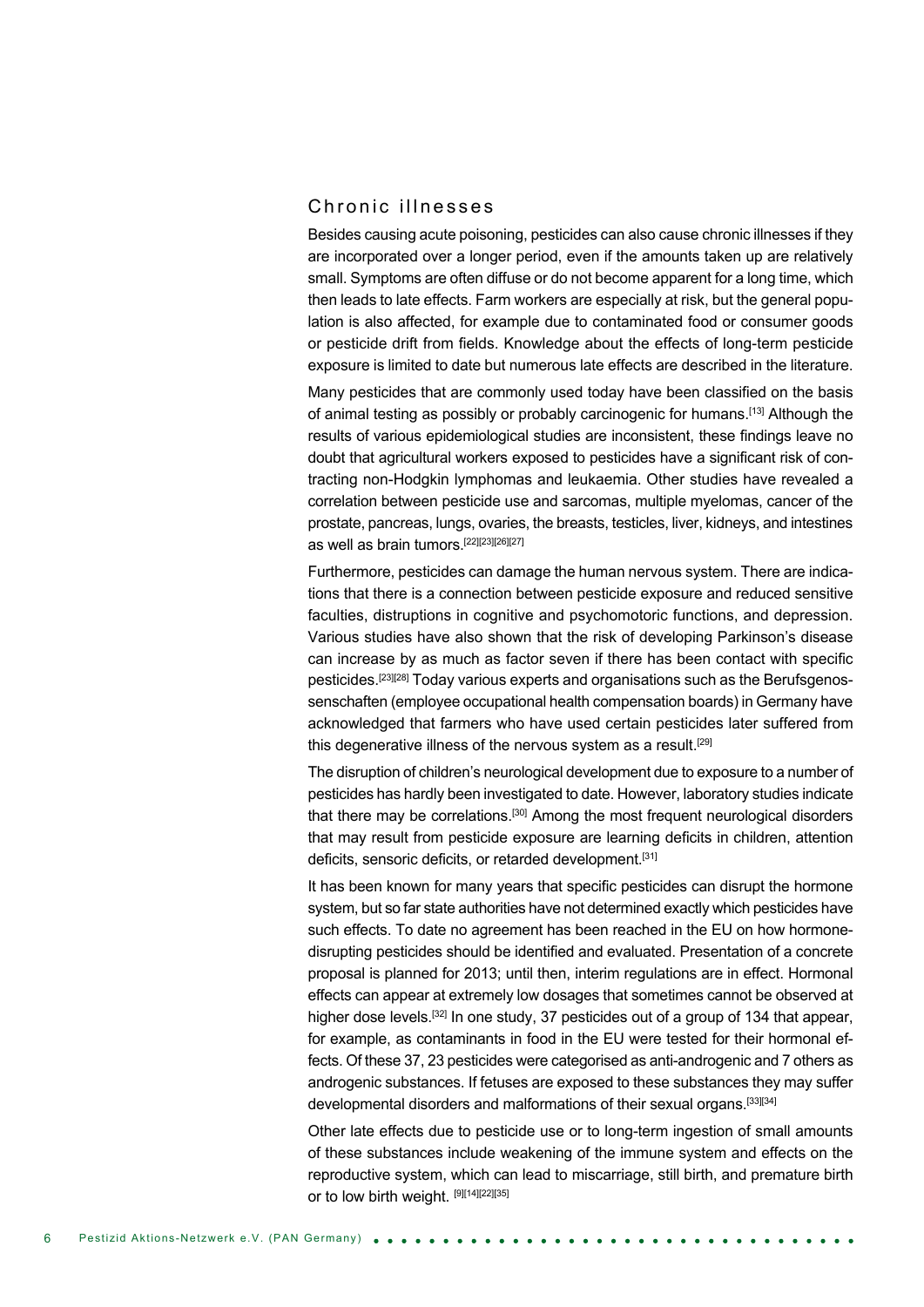#### At-risk groups

Not all groups within the entire population face the same level of health hazards due to pesticide exposure. Because of various risk factors (e.g. larger body surface in relation to body weight, differences in metabolism, higher growth rate, and the ongoing development of the body's organs) children are frequently more susceptible to the effects of pesticides than adults. Children also tend to be in more intense contact with their immediate environment than adults; for example, they put things into their mouth more often. Lack of experience or judgment, the inability to read, and deficits in their capacity to assess risks also mean that children unintentionally ingest pesticides and are poisoned more often than grownups.<sup>[9][14]</sup>

In developing countries malnutrition and infectious diseases often intensify the negative effects of pesticide poisoning.<sup>[9]</sup> Moreover, many people are poisoned while applying pesticides to fields, because protective clothing is too expensive, not available, damaged, or impractical in hot and humid climates. Safety precautions are often provided in foreign languages or are not understood for other reasons, especially by analphabets but also by those who can read.<sup>[36]</sup> Pictograms are often used on pesticide containers to inform people about risks and avoid health hazards. But a study in South Africa has shown that many people who handle pesticides do not understand and misinterpret the pictograms on pesticide labels.<sup>[37]</sup> A further study in west Africa demonstrated that only an estimated 2% of farmers there wear protective clothing when handling pesticides.<sup>[38]</sup> In Burkina Faso only 1% of farmers used the recommended protective measures. Even if pesticide users there are informed about risks, protective equipment is rarely used – because of the costs involved, for practical reasons, or out of carelessness.[18]

Further risk factors that should not be underestimated are inappropriate disposal and storage of pesticides. In developing countries there is often a lack of opportunities for careful management, storage, and disposal that reduces hazards and risks of pesticides and pesticide handling. [39] Pesticides may be mistaken for food due to storage in homes. Pesticide containers are thrown away along fields or in irrigation channels.

It has been estimated that global stockpiles of obsolete pesticides in developing countries and economies in transition amount to something in the order of 400,000 – 500,000 tonnes.<sup>[40]</sup> These pesticides can contaminate the soil and surface water.

As a result of the frequently problematic handling of pesticides in developing countries, 70% of all pesticide poisonings and 99% of resulting deaths occur in these countries, despite the fact that of all pesticides used globally, only 25% are applied there.<sup>[41]</sup>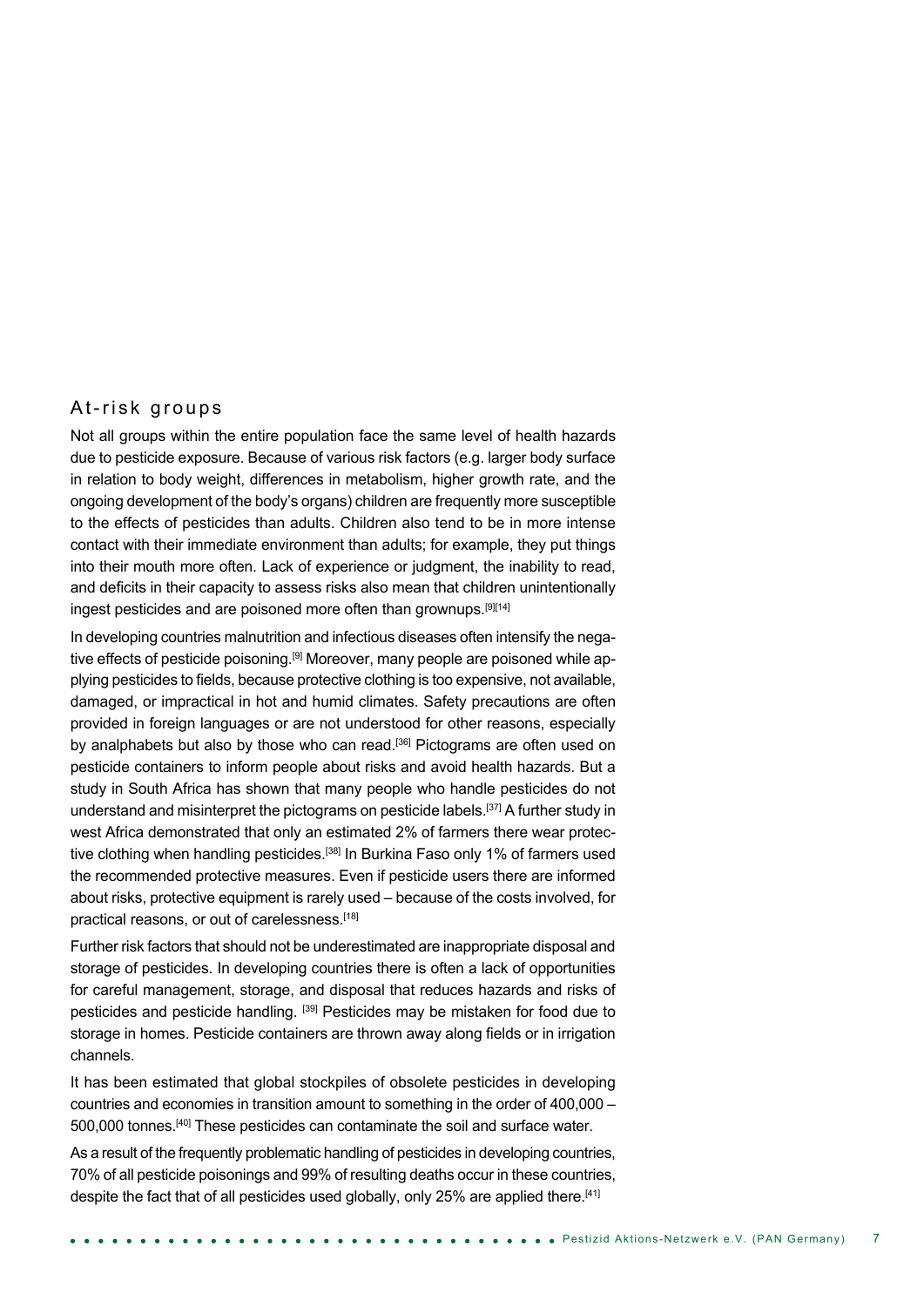## More suicides where hazardous pesticides are available

On a global scale, pesticide poisoning plays a significant role as a method for committing suicide; at 31%, it is the most frequently used method. The proportion of pesticide-related suicides within the total number of suicides varies regionally from 4% in Europe to as much as 50% in the western Pacific region. This distribution does not correlate with the distribution of pesticide use. In Europe (where 2% of pesticide suicides occur), sales of pesticide products amount to 29% of world sales; in Asia (where 91% of pesticide suicides are reported), 25% of the global sales of pesticides are made.[42]

It has been suggested that more people poison themselves with pesticides when products with a high acute toxicity are readily available.<sup>[23][42]</sup> Documented cases often involve various substances that belong to the class of organophosphates and the herbicide paraquat. In Korea, 85% of pesticide poisonings are the result of suicides; every year, 2,000 people poison themselves with paraquat and 60 to 70% of these cases end in death.<sup>[43][44]</sup> In China, an estimated 175,000 people poisoned themselves intentionally each year between 1996 and 2000. Organophosphates are freely available there.<sup>[45]</sup>

Some studies show a significant correlation between contact with pesticides and depression and other psychological disorders. Moreover, some reports point to a connection between thoughts of suicide and increased suicide rates and chronic pesticide exposure.[45][46] However, the results of various studies with respect to this issue are inconsistent.[47][48]

Since suicides are frequently appellative, we can assume that many of these lethal poisonings might have been prevented if access to highly hazardous pesticides had been limited, pesticides in rural areas were stored under more secure condi-

| Table 1<br>Percentage of suicidal, accidental occupational, and accidental non-<br>occupational poisonings in various clinical records |                                                                   |                        |                                                |                  |                                             |
|----------------------------------------------------------------------------------------------------------------------------------------|-------------------------------------------------------------------|------------------------|------------------------------------------------|------------------|---------------------------------------------|
| Year                                                                                                                                   | Country / extent<br>of study                                      | Suicidal<br>poisonings | Occupation-Accidental<br>related<br>poisonings | poisonings       | Reference                                   |
| $1999 - 2000$                                                                                                                          | India:<br>20 hospitals<br>1,531 poisonings                        | 85,2%                  | 5,4%                                           | 4.7%             | WHO (2002) <sup>[20]</sup>                  |
| $1999 - 2000$                                                                                                                          | Indonesia:<br>125 poisonings                                      | 43%                    | 37%                                            | 16%              | WHO (2002) <sup>[20]</sup>                  |
| 1999                                                                                                                                   | Thailand <sup>-</sup><br>10 hospitals,<br>130 poisonings          | 62%                    | 28%                                            | not<br>specified | WHO (2002) <sup>[20]</sup>                  |
| 1983                                                                                                                                   | Indonesia.<br>Malaysia, Sri<br>Lanka, Thailand:<br>273 poisonings | $36 - 68%$             | $2 - 32%$                                      | $9 - 29%$        | Jeyaratnam et<br>al. (1987) <sup>[49]</sup> |
| not specified                                                                                                                          | Southeast Asia                                                    | 68%                    | 18%                                            | 14%              | WHO (2009) <sup>[50]</sup>                  |
| $1998 - 2002$                                                                                                                          | Japan:<br>65 hospitals,<br>346 poisonings<br>by agrochemicals     | 70%                    | 16%                                            | 8%               | Nagami et al.<br>$(2005)^{[51]}$            |

tions, and availablity and quality of medical care were improved in these regions. In most hospital records, the number of intentional pesticide poisonings (suicides and attempted suicides) is higher than the number of unintentional poisonings. In the statistics evaluated for this publication, the percentages of intentional poisonings range from 36% to 85% of all pesticide poisonings reported (Table 1). According to WHO estimates, there are two million cases of intentional pesticide poisoning globally each year (two-thirds of all severe pesticide poisonings). The number of suicidal deaths through pesticides was estimated as being as many as 370,000 in 2007. In Asia alone, more than 300,000 people die this way each year. [42] The numbers reported from Sri Lanka are especially alarming. In several rural areas there, pesticide suicides are the most frequent cause of death in hospitals. [36]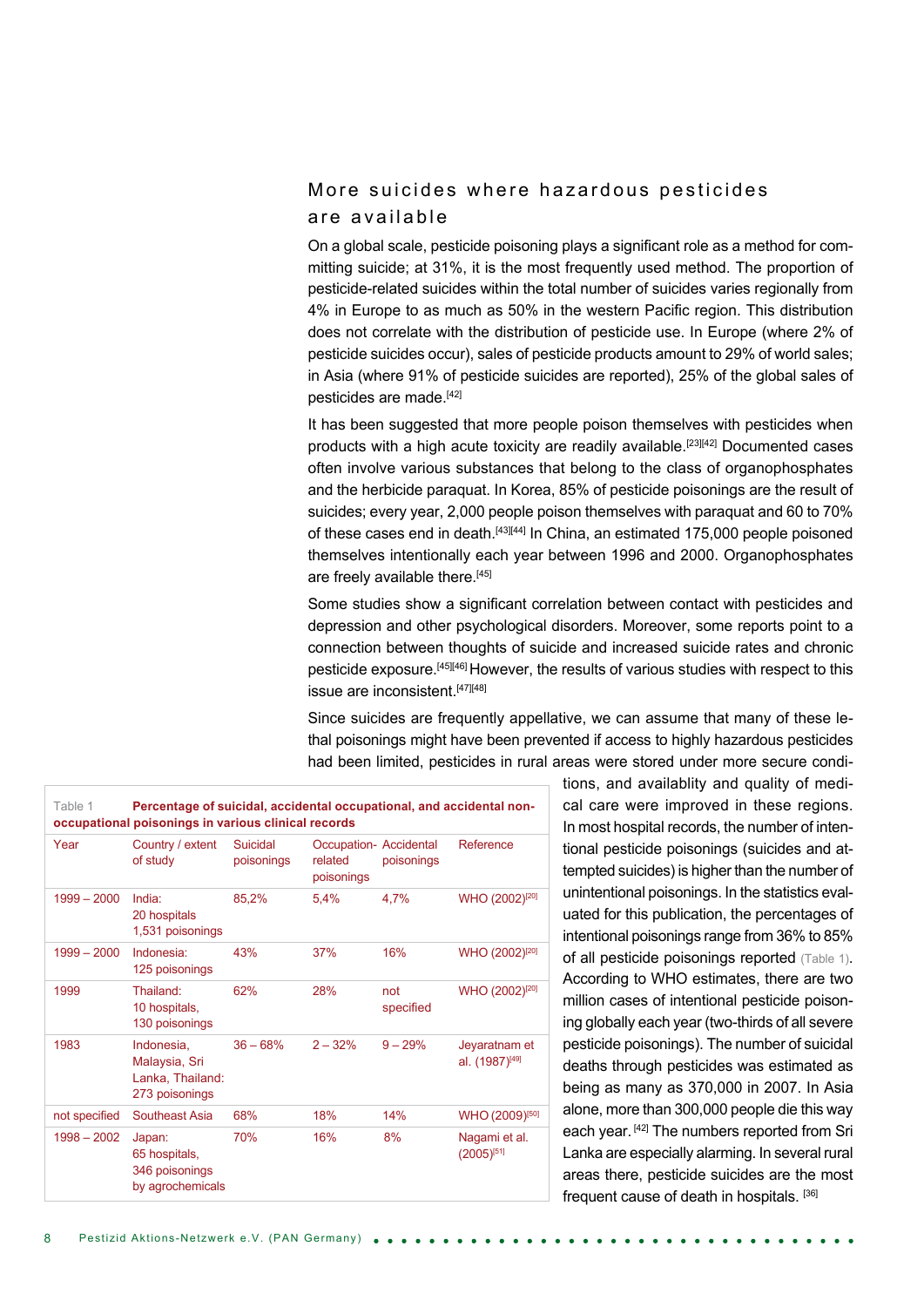# Global statistics on unintentional acute pesticide poisonings

In 1990 the WHO estimated that one million unintentional acute pesticide poisonings occurred worldwide annually. However, only the most severe cases registered in hospitals were included in this figure. WHO later reported that the extent of poisonings was significantly underestimated at the time. Despite this admission and the fact that, after more than twenty years, this figure is now without a doubt outdated, it is still cited. What is more, funding for a WHO project on the epidemiology of pesticide poisoning was discontinued several years ago.[52]

The number of people who died worldwide as a result of unintentional poisonings was estimated at 20,000 in 1990.<sup>[53]</sup> More current statistics have become available since 2008. According to this WHO data, 346,000 people die annually worldwide as a result of unintentional poisonings, two-thirds of them in developing countries. [54][55] Here, too, the WHO admits that this figure may be too low.<sup>[52]</sup> The substances involved are not specified, but presumably most of these poisonings are caused by toxic chemicals such as pesticides.<sup>[56]</sup> Researchers have noted that probably 71% of these fatalities might have been prevented by improving chemical safety measures.[55]

### Global statistics on chronic pesticide poisonings

Statistics on chronic poisonings are very limited, since registration systems and regional studies only include poisoning cases that can be proven without any doubt to have been caused by pesticide exposure. According to a 1990 WHO estimate, it was expected that 735,000 cases of specific chronic effects and 37,000 unspecific health effects such as forms of cancer would occur annually.<sup>[41]</sup>

# Inadequate documentation and high numbers of non-reported cases

In order to estimate the frequency of pesticide poisonings, the WHO uses hospi**tal records, population surveys, and data registered by governmental authorities. However, global documentation and data transfer is inadequate.** One case in point is Germany. In 1990, Germany introduced mandatory documentation of poisoning; all cases must be reported to the Bundesinstitut für Risikobewertung [Federal Institute for Risk Assessment, BfR]. BfR receives reports from Giftinformationszentren [Poison Information Centers, GIZ], from Berufsgenossenschaften (employee occupational

health compensation boards), or directly from physicians who have provided treatment. The GIZ provide toxicological advice for physicians and private individuals and register, according to their own assessment, a large portion of non-occupational poisoning incidents. Work-related incidents are usually reported to BfR by the respective Berufsgenossenschaften.

In 2009, six of the nine GIZ reported a total of 2,954 cases of pesticide exposure. Only a few of the GIZ supplied data on the severity of these incidents in their statistics. When this information was included, 15% to 43% of these pesticide exposures were cases of mild to fatal poisoning; 57 to 85% of the cases involved exposure to pesticides that resulted in only minimal or no adverse health affects (Table 2). According to the GIZ, for technical reasons, only the most severe cases are reported to BfR.

| Table 2 Number of pesticide exposures and poisonings<br>registered by the GIZ in Germany in 2009 |                       |                                                                        |  |  |
|--------------------------------------------------------------------------------------------------|-----------------------|------------------------------------------------------------------------|--|--|
| (GIZ)                                                                                            | Registered            | Registered pesticide<br>pesticide exposures poisonings (mild to fatal) |  |  |
| Göttingen                                                                                        | 614[24]               | 251[24]                                                                |  |  |
| <b>Bonn</b>                                                                                      | 360[58]               | not specified                                                          |  |  |
| <b>Berlin</b>                                                                                    | 791[59]               | 121[59]                                                                |  |  |
| Erfurt                                                                                           | not specified         | not specified                                                          |  |  |
| Freiburg                                                                                         | 416[60]               | 182[60]                                                                |  |  |
| Homburg                                                                                          | 51 (children only[61] | not specified                                                          |  |  |
| Mainz                                                                                            | 722[62]               | not specified                                                          |  |  |
| <b>Munich</b>                                                                                    | not specified         | not specified                                                          |  |  |
| Nuremberg                                                                                        | not specified         | not specified                                                          |  |  |
| Total                                                                                            | 2,934                 | 554                                                                    |  |  |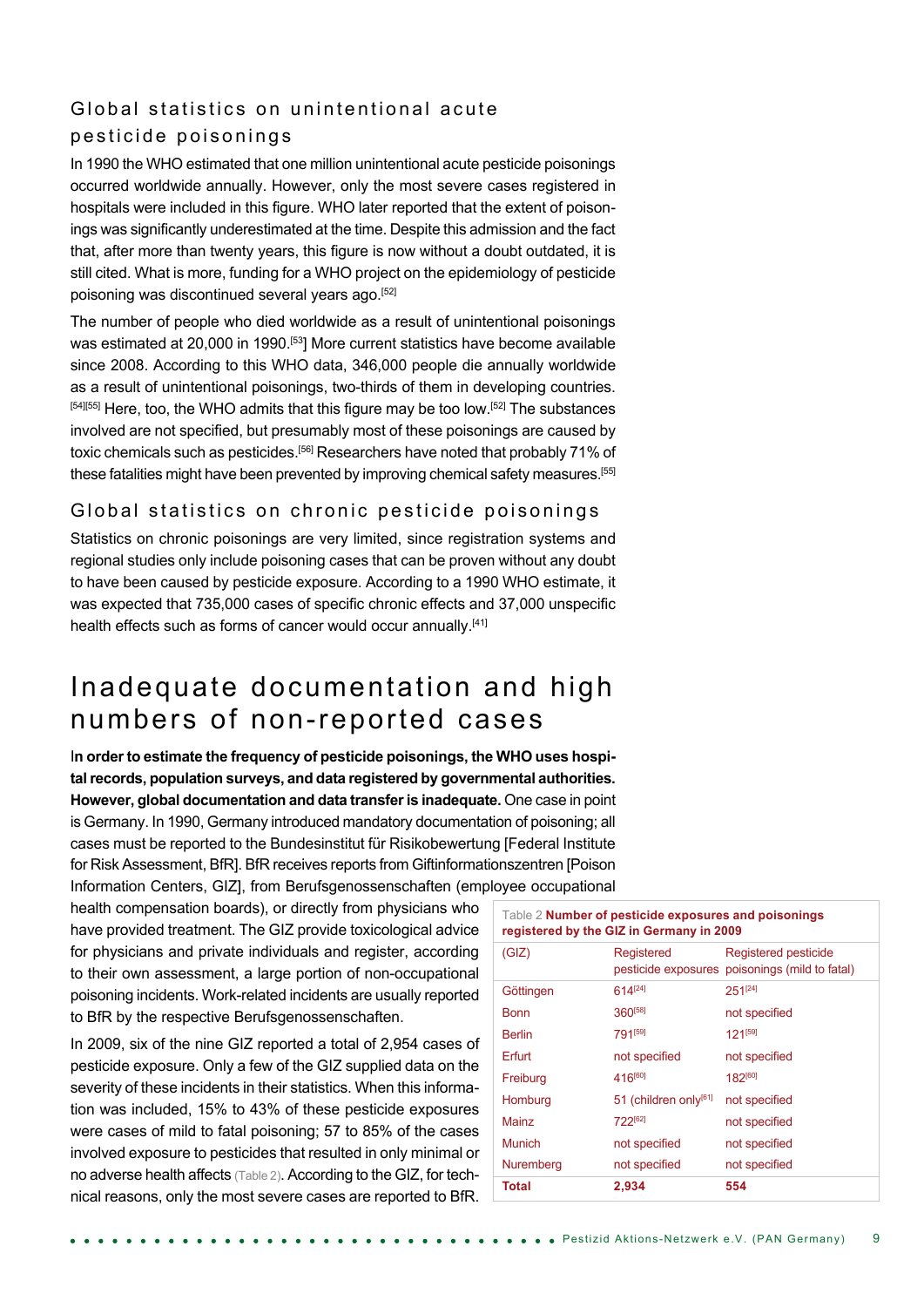| Table 3 Number of acute pesticide poisonings and deaths per year for specific countries (registered and estimated) |                                                      |                                                                                                                                                                                     |                                                |                                                          |
|--------------------------------------------------------------------------------------------------------------------|------------------------------------------------------|-------------------------------------------------------------------------------------------------------------------------------------------------------------------------------------|------------------------------------------------|----------------------------------------------------------|
| Year                                                                                                               | Country/region                                       | Pesticide poisonings anually                                                                                                                                                        | of these, fatal incidents                      | <b>Reference</b>                                         |
| 1982                                                                                                               | Sri Lanka                                            | 10,000 <sup>2,3,4,5</sup> (2/3 of these suicides)                                                                                                                                   | 1,000                                          | Jeyaratnam (1990)[41]                                    |
| $1998 - 2000$                                                                                                      | Sri Lanka                                            | $15.000 - 20.000^{4.5}$                                                                                                                                                             | $500 - 2,200^{4,5}$                            | WHO (2002) <sup>[20]</sup>                               |
| 1995                                                                                                               | Sri Lanka                                            | 15.7307                                                                                                                                                                             | $1,571^7$                                      | Eddleston (2002)[36]                                     |
| 1989                                                                                                               | Africa                                               | 11 million <sup>5,6</sup>                                                                                                                                                           |                                                | Jeyaratnam (1990)[41]                                    |
| n.s. <sup>1</sup>                                                                                                  | Africa (ten countries)                               | 2.212,200                                                                                                                                                                           |                                                | Jeyaratnam (1990)[41]                                    |
| 1989                                                                                                               | Indonesia                                            | 30,0005,6                                                                                                                                                                           |                                                | Jeyaratnam (1990)[41]                                    |
| 2003                                                                                                               | Indonesia                                            | 317 <sup>7</sup>                                                                                                                                                                    |                                                | WHO (2004) <sup>[63]</sup>                               |
| 1985                                                                                                               | <b>Thailand</b>                                      | 4,0467                                                                                                                                                                              | 289                                            | Jeyaratnam (1990)[41]                                    |
| 2008                                                                                                               | Asia                                                 |                                                                                                                                                                                     | 300,000 <sup>5</sup> (only pesticide suicides) | Eddleston et al. (2008) <sup>[64]</sup>                  |
| 1995                                                                                                               | <b>USA</b>                                           | $10,000 - 20,000^{5,2}$ (only farm workers)                                                                                                                                         |                                                | Calvert et al. (2008) <sup>[65]</sup>                    |
| 1998 - 2005 USA                                                                                                    |                                                      | 0,07% of farm workers<br>suffer poisonings                                                                                                                                          |                                                | Calvert et al. (2008)[65]                                |
| 1996 - 2000 China                                                                                                  |                                                      |                                                                                                                                                                                     | 175,0005,3                                     | Zhang et al. (2009)[45]                                  |
| n.s. <sup>1</sup>                                                                                                  | China                                                | $53,300 - 123,000^5$                                                                                                                                                                | $300 - 500^{2,5}$                              | <b>Organic Consumer Association</b><br>$(2003)^{[66]}$   |
| 2008                                                                                                               | Vietnam                                              | $5,000^{2,5}$ (in agriculture)                                                                                                                                                      | $300 - 1,200^{2,5}$ (in agriculture)           | Ministry of Health Vietnam<br>$(2008)^{[67]}$            |
| 2002                                                                                                               | Vietnam                                              | 7.1707                                                                                                                                                                              |                                                | WHO (2005) <sup>[68]</sup>                               |
| 2000                                                                                                               | Nicaragua                                            | 66,000 <sup>5</sup> (52% of these during spraying)                                                                                                                                  |                                                | Corriols (2009) <sup>[69]</sup>                          |
| 2002                                                                                                               | Honduras, El Salvador,<br>Nicaragua, Panama)         | Central America (Belize, 400,000 <sup>5</sup> (76% of these work-related;<br>Costa Rica, Guatemala, only 7,000 were registered)                                                     |                                                | Murray et al. (2002) <sup>[70][27]</sup>                 |
| 2000                                                                                                               | <b>Central America</b>                               | 6,9347                                                                                                                                                                              | 7487                                           | PAHO (2002) <sup>[71]</sup>                              |
| 2009                                                                                                               | Korea                                                | $2,000^{3,5}$ (only paraquat)                                                                                                                                                       | $1,200 - 1,400^{3,5}$ (only paraquat)          | Seok et al. (2009) <sup>[43]</sup>                       |
| $1996 - 2005$                                                                                                      | <b>Republic of Korea</b>                             |                                                                                                                                                                                     | about 2,500 <sup>3,5</sup>                     | Lee, Cha (2009)[44]                                      |
| 2010                                                                                                               | Germany                                              |                                                                                                                                                                                     | 39                                             | Statistisches Bundesamt (2011) <sup>72a</sup>            |
| 2005                                                                                                               | Germany                                              | 150,000 - 200,000 (all poisonings;<br>mostly pharmaceuticals and alcohol,<br>pesticide poisonings account for 1%)                                                                   |                                                | Weilemann (2005) <sup>[72]</sup>                         |
| 1993                                                                                                               | <b>Federal Republic of</b><br>Germany (western part) | 20,000 <sup>5</sup>                                                                                                                                                                 | 220 <sup>5</sup>                               | Bödeker (1993) <sup>[22]</sup>                           |
| n.S. <sup>1</sup>                                                                                                  | Mali                                                 | 110,200 <sup>5</sup>                                                                                                                                                                |                                                | PAN UK (2007) <sup>[73]</sup>                            |
| 2003                                                                                                               | <b>Togo</b>                                          | 500 <sup>2,7</sup> (only endosulfan)                                                                                                                                                |                                                | Kodjo (2003) <sup>[74]</sup>                             |
| 2008                                                                                                               | <b>Bangladesh</b>                                    |                                                                                                                                                                                     | 7,4387                                         | Ministry of Health,<br>Bangladesh (2009) <sup>[75]</sup> |
| 1997                                                                                                               | <b>Bangladesh</b>                                    | 309,4097 (all poisonings)                                                                                                                                                           |                                                | Bangladesh (2007) <sup>[76]</sup>                        |
| 07/1999 -<br>06/2000                                                                                               | India                                                | 1,5317                                                                                                                                                                              | 3477                                           | WHO (2001) <sup>[77]</sup>                               |
|                                                                                                                    | 1997 - 2002 Andhra Pradesh                           |                                                                                                                                                                                     | $> 5,000^5$                                    | Rao et al. (2005)[50][78]                                |
| 2006 - 2008 Malaysia                                                                                               |                                                      | $490 - 841^7$                                                                                                                                                                       |                                                | National Poison Center Malaysia<br>$(2010)^{[7]}$        |
| n.S. <sup>1</sup>                                                                                                  | Costa Rica                                           | $600 - 1,000^7$ (estimated 83 - 98%<br>non-registered)                                                                                                                              |                                                | Ministry of Health, Costa<br>Rica (2003) <sup>[52]</sup> |
| n.S. <sup>1</sup>                                                                                                  | Canada                                               | 6,000 <sup>5</sup> (more than 2,800<br>of these are children)                                                                                                                       |                                                | <b>Canwest News Service</b><br>$(2007)^{[79]}$           |
| $1993 - 1997$                                                                                                      | Myanmar                                              | 2.28% of the population                                                                                                                                                             | 240 <sup>5</sup>                               | WHO (2002) <sup>[20]</sup>                               |
| n.s. <sup>1</sup>                                                                                                  | <b>Nepal</b>                                         | $300 - 500^{4.7}$                                                                                                                                                                   |                                                | WHO (2002) <sup>[20]</sup>                               |
| $1992 - 2007$                                                                                                      | Morocco                                              | yearly average 1637                                                                                                                                                                 |                                                | Rhalem et al. (2009) <sup>[80]</sup>                     |
| 2000                                                                                                               | <b>Brazil</b>                                        | 300,000 <sup>6</sup> (due to agrochemicals)                                                                                                                                         | 5,000                                          | Bensusan (2000) <sup>[81]</sup>                          |
| $1998 - 2001$                                                                                                      | Japan                                                |                                                                                                                                                                                     | $860 - 1,070^7$                                | Nagami et al. (2005) <sup>[51]</sup>                     |
|                                                                                                                    |                                                      | Legend: 1. not specified, 2. unintentional cases, 3. intentional cases, 4. only cases in treated in hospitals, 5. estimate, 6. severe and mild poisonings, 7. only registered cases |                                                |                                                          |

 $\sim$  $\sim$   $^{\circ}$ 

 $\sim$ 

**Contract**  $\sim$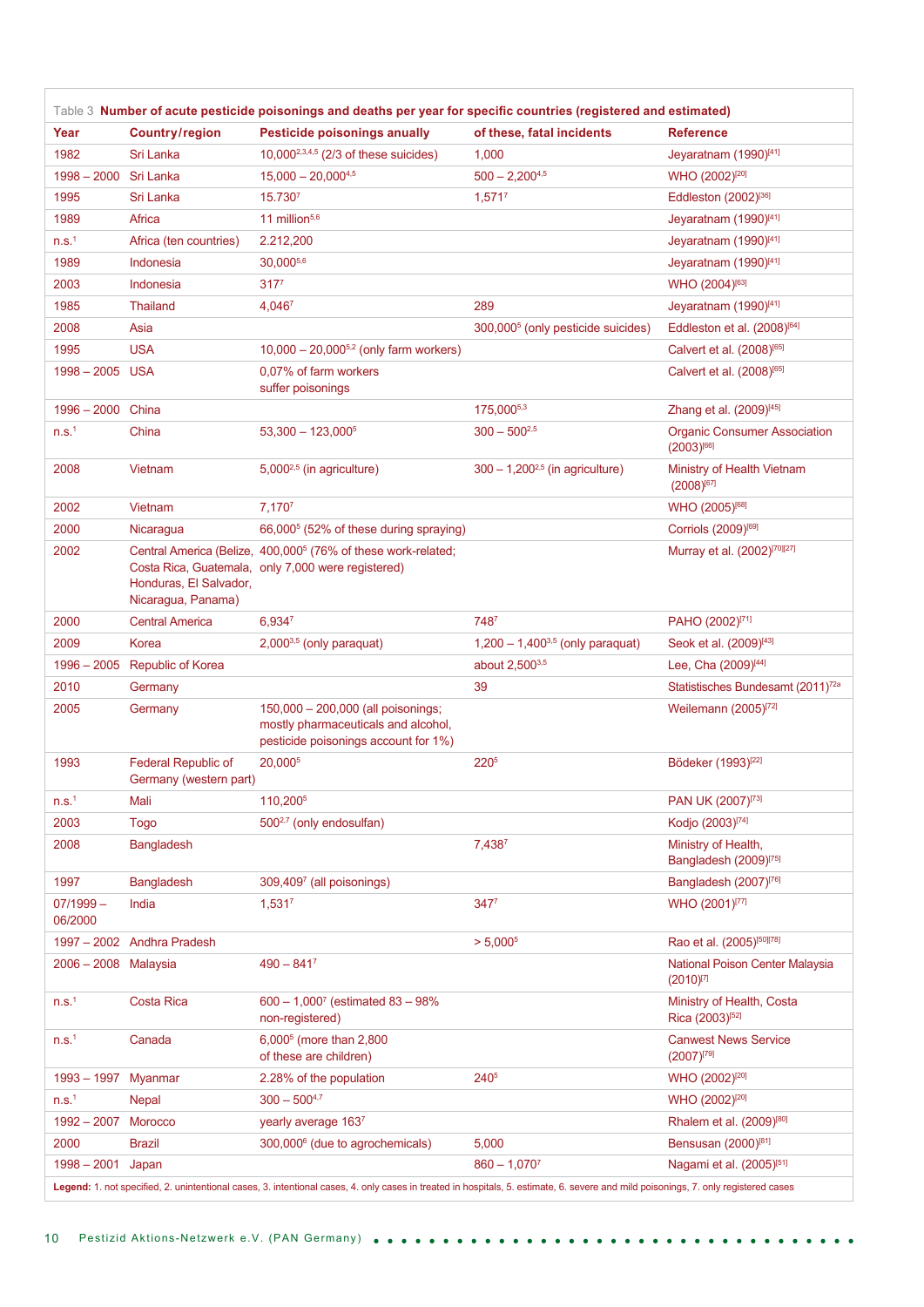In 2009 only 84 cases of pesticide poisonings were reported to the BfR, of which 75 cases came from the Berufsgenossenschaften.<sup>[57]</sup> In comparing and evaluating the statistics documented by GIZ and BfR one of the key issues is that the various degrees of severity of poisoning are not always defined using the same criteria. Further problems result from variations in the definition of terms that refer to pesticides, i.e., pest protection substances, biocides, wood preservatives, agricultural chemicals, etc. International comparisons are even more difficult.

With respect to nation-wide documentation in Germany, it should be noted that there is no institution that registers and reports on all poisonings, their severity, and causes nationwide. Chronic poisoning incidents that do not lead to acute treatment by a physician or that do not show symptoms that are attributed to pesticide poisoning are presumably not registered with any of the agencies mentioned here. For this reason, it is difficult to ascertain the total number of pesticide poisoning incidents in Germany and to estimate the number of unreported cases.

**Estimating the extent of non-reported cases globally is even more difficult. Especially in developing countries,** often only the most serious poisonings that are treated in hospitals are documented; these represent only a fraction of the total number. Even if the frequency of poisonings are well documented in some regions, using this data to draw conclusions about other regions is problematic, since the number of people exposed to pesticides can vary greatly nationally and regionally. Furthermore, the amounts and the toxicity of the pesticides used and the protective measures implemented also vary.

Table 3 summarizes the data on pesticide poisonings in specific countries reviewed for this publication (cases registered in hospitals and estimates that also reflect nonreported cases). The assumption that these figures represent the tip of the iceberg is substantiated by interviews with farmers from various regions. Although suicidal poisonings represent the largest group in hospital statistics (Table 1), work-related poisonings are especially widespread in developing countries, usually are associated with milder symptoms, and are registered much less often than suicidal poisonings. Besides impairing personal wellbeing, they cause the loss of many years of human life. The WHO reports that more than 7.4 million years of life annually are lost due to poisoning with chemical substances.<sup>[55]</sup> Furthermore, considerable costs result for the health care system.[73]

**A study conducted in Nicaragua showed that less than 5% of the people who suffered from poisoning and received medical treatment** were officially registered. [69] In Central America, the percentage of unregistered poisonings was even higher, namely 98%. Another study estimated that the proportion of work-related poisonings in Central America was 76%.<sup>[69][70]</sup> In India 83.6% of the women who worked in cotton farming and were interviewed in one study had experienced poisoning symptoms.<sup>[84]</sup> In a further investigation, 55% of tobacco farmers tested in Pakistan showed reduced levels of cholinesterase activity, an indication of specific pesticide poisonings.[85] PAN International conducted comprehensive investigations in Africa, Asia, and Latin America, based on which it was able to show in 2010 that in many regions more than half of the people interviewed suffered from poisoning symptoms due to application of pesticides.[7] Table 4 shows results from selected studies that indicate the percentage of farmers poisoned in connection with pesticide use.

#### Infobox 3 **Causes of a high level of unreported cases in statistics on pesticide poisoning**

- inadequate or non-existent monitoring and registration system
- lack of medical facilities for diagnosis and treatment
- lack of willingness to seek treatment by a physician (costs, time, fear of job loss)
- late effects are not recognized as caused by pesticide poisoning
- false diagnosis

#### Infobox 4 **Cholinesterase activity**

Pesticides such as organophosphates or carbamates inhibit the activity of cholinesterase, a class of enzymes involved in transmitting signals in the nervous system. This inhibition disrupts functions in glands, muscles, and in the brain. Poisoning with organophosphates or carbamates can therefore be measured by testing the level of cholinesterase activity in the blood. Cholinesterase activity that is reduced by more than 25% indicates an acute case of poisoning; more than 33% is a sign of severe acute poisoning,and more than 66% reflects severe chronic poisoning.[22][87]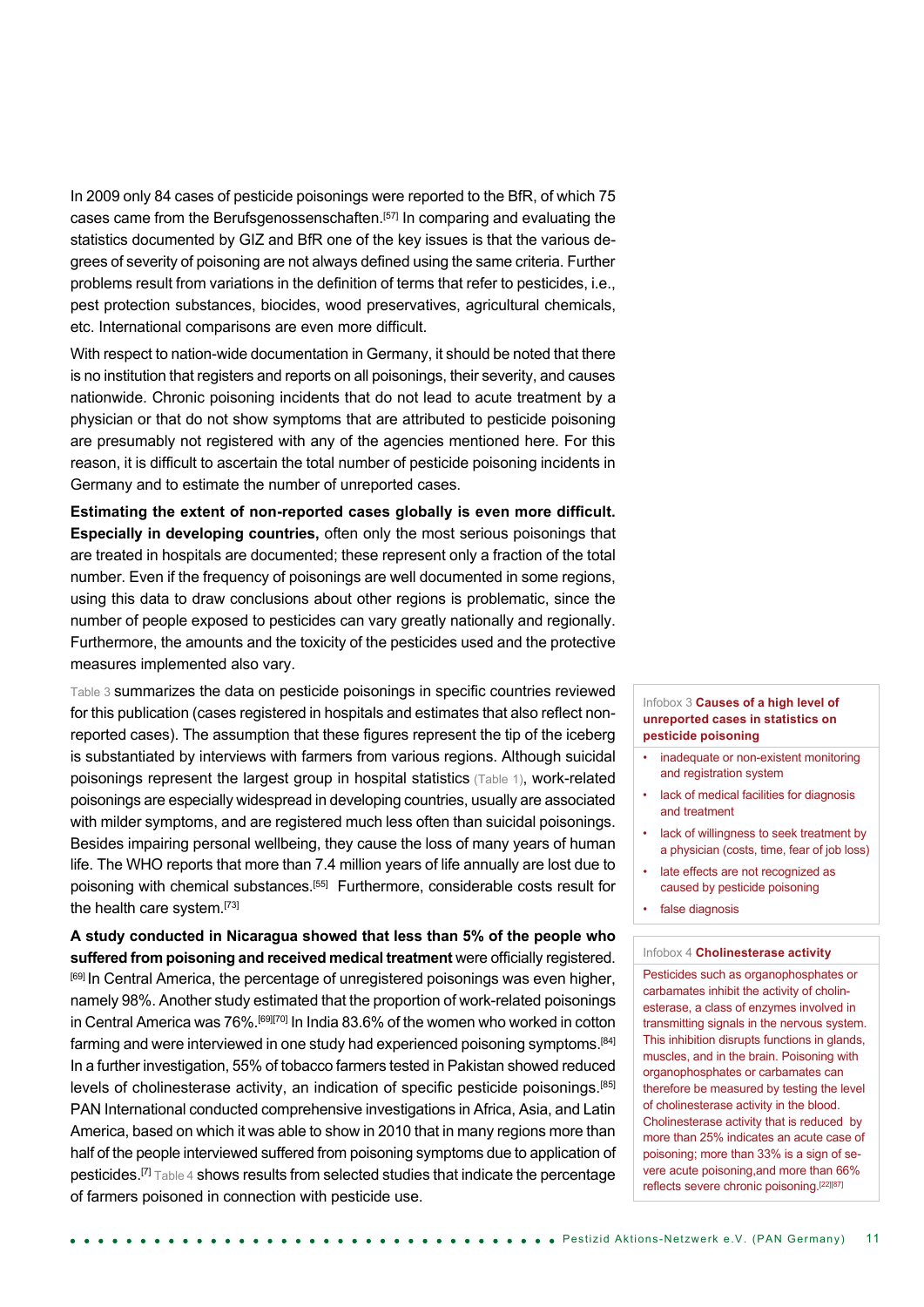| Year              | <b>Segment of the population</b>                                 | Country / region                         | <b>Percentage of poisoned farmers</b>                                                                                                                                                                                                                                                   | <b>Reference</b>                                              |
|-------------------|------------------------------------------------------------------|------------------------------------------|-----------------------------------------------------------------------------------------------------------------------------------------------------------------------------------------------------------------------------------------------------------------------------------------|---------------------------------------------------------------|
| 2004              | 190 rice farmers                                                 | Vietnam<br>(Mecong Delta)                | 35% pesticide poisonings (21% chronic poisonings)<br>through blood tests                                                                                                                                                                                                                | Dasgupta et al. (2007) <sup>[87]</sup>                        |
| 1999              | 123 women exposed to<br>pesticides (application and<br>handling) | Myanmar                                  | 40% chronic poisoning                                                                                                                                                                                                                                                                   | WHO (2002) <sup>[20]</sup>                                    |
| n.s. <sup>1</sup> | 5.025 farmers                                                    | Indonesia (Java)                         | 21% of pesticide applications were linked to 3 or<br>more symptoms (direct oberservation), 9% reported<br>severe poisoning                                                                                                                                                              | Kishi et al. (1995)[16]                                       |
| 1985              | 5,317 farmers who had been<br>exposed to pesticides              | Malaysia and<br>Sri Lanka                | 2 - 7% reported they had suffered poisoning within<br>the past year                                                                                                                                                                                                                     | Jeyaratnam et al. (1987) <sup>[49]</sup>                      |
| 2001              | Families in 2 rural districts                                    | China (Sichuan)                          | 20% reported pesticide poisonings                                                                                                                                                                                                                                                       | <b>Organic Consumer</b><br>Association (2003) <sup>[66]</sup> |
| n.s. <sup>1</sup> | 210 farmers                                                      | Cambodia                                 | 35% reported moderate poisoning symptoms<br>e.g. nausea); $1 - 5%$ reported serious symptoms<br>such as loss of consciousness                                                                                                                                                           | Sodavy et al. (2000) <sup>[88]</sup>                          |
| 2000/<br>2001     | 50 farmers                                                       | Vietnam                                  | 61% of the pesticide applications are associated with<br>mild symptoms of illness; 31% are associated with at<br>least one definite poisoning symptom (self-reported)                                                                                                                   | Murphy et al. (2002) <sup>[89]</sup>                          |
| n.s. <sup>1</sup> | 85 vegetable growers (most<br>do not wear protective clothing)   | <b>Ivory Coast</b>                       | 55% report symptoms of illness such as stomach pain<br>or headaches after applications                                                                                                                                                                                                  | Doumbia, Kwadjo (2009) <sup>[90]</sup>                        |
| $2007 -$<br>2009  | 2,220 people exposed to<br>pesticides                            | Africa, Asia and<br><b>Latin America</b> | 21 - 59% of those interviewed who have been<br>exposed to pesticides subsequently suffer from symp-<br>toms such as headaches, dizziness, impaired vision,<br>increased sweating                                                                                                        | PAN (2011) <sup>[7]</sup>                                     |
| 2003/<br>2004     | female cotton farmers<br>in 3 villages                           | India                                    | 83,6% of pesticide exposures (application, mixing, or<br>work in the fields) were linked to poisoning symptoms;<br>of these 10% were linked to 3 or more symptoms that<br>typically occur with organophosphates; 6% with extreme-<br>ly severe poisonings; no one consulted a physician | Mancini et al. (2005) <sup>[84]</sup>                         |
| 2009              | 105 tobacco farmers                                              | Pakistan                                 | The majority reported headaches, dizziness, nausea,<br>shortness of breath, muscle weakness, skin rashes<br>in connection with pesticide use; reduction of cholines-<br>terase activity was measured for 55%                                                                            | Khan et al. (2009)[85]                                        |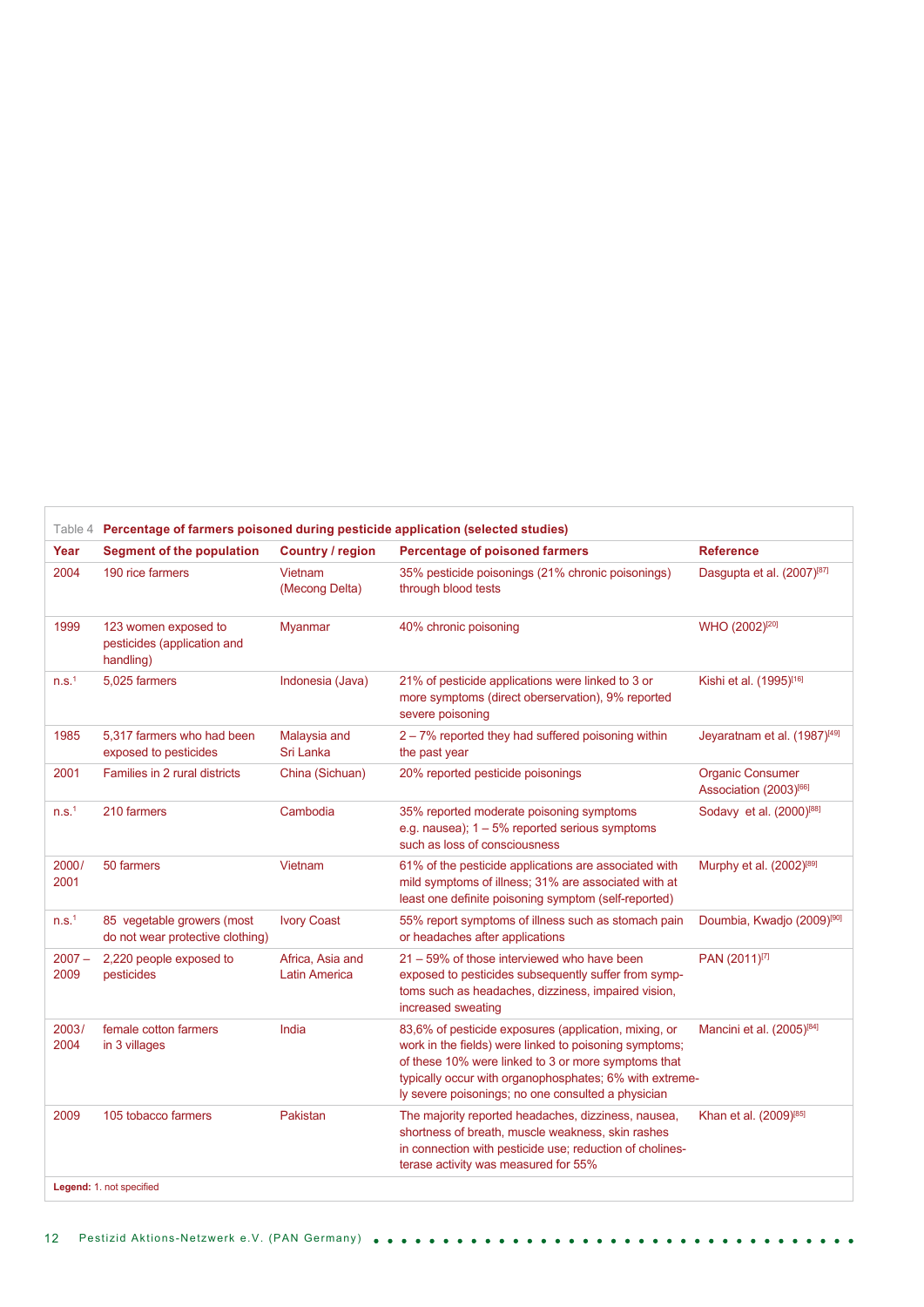#### Number of cases of acute pesticide poisoning (deaths) per year for countries and regions\*



**Notes:** 1. only intentional poisonings, 2. only unintentional poisonings, 3. severe and mild cases, 4. only poisonings treated in hospitals, 5. estimate, 6. only registered cases, \* data collected for this publication, incomplete; for references see Table 3

# S u m m a r y

Since the 1940s, the amount of synthetic chemical pesticides used annually worldwide has increased, resulting in considerable human health hazards. Due to contamination of the environment, presumably all populations worldwide are effected by pesticide contamination and face the threat of chronic health disorders. Particularly at-risk are people employed in agriculture because they are directly exposed to pesticides and frequently suffer from acute as well as chronic poisoning symptoms. Moreover, especially in developing countries, a large number of highly hazardous pesticides are easily available, many of which are used in agriculture, often even without appropriate protective clothing. Because of their availability, intake of these pesticides is a frequent suicide method.

Many hospital records show that a high proportion of severe acute pesticide poisonings are in fact suicides, especially in Asia. The WHO estimates that there are about 2 million pesticide suicides and suicide attempts worldwide every year. However, these statistics do not reflect the fact that cases of non-suicidal pesticide poisoning among farm workers are generally poorly documented, in particular in developing countries. Poisonings with milder symptoms that generally subside rather quickly are often not registered, so that such cases are presumably underestimated. In 1990, the WHO assumed that one million severe cases of unintentional pesticide poisoning occurred annnually. What is remarkable is another, much higher WHO estimate from the same year that is rarely cited in the relevant literature. This figure refers to 25 million unintentional poisonings annually of farm workers in developing countries alone, with on average 3% of agricultural workers in developing countries suffering an episode of pesticide poisoning per year.<sup>[41]</sup> Since the sales volume of pesticides worldwide has increased and the rate of poisonings in regions is much higher than 3%, it is probable that the number of unintentional poisoning incidents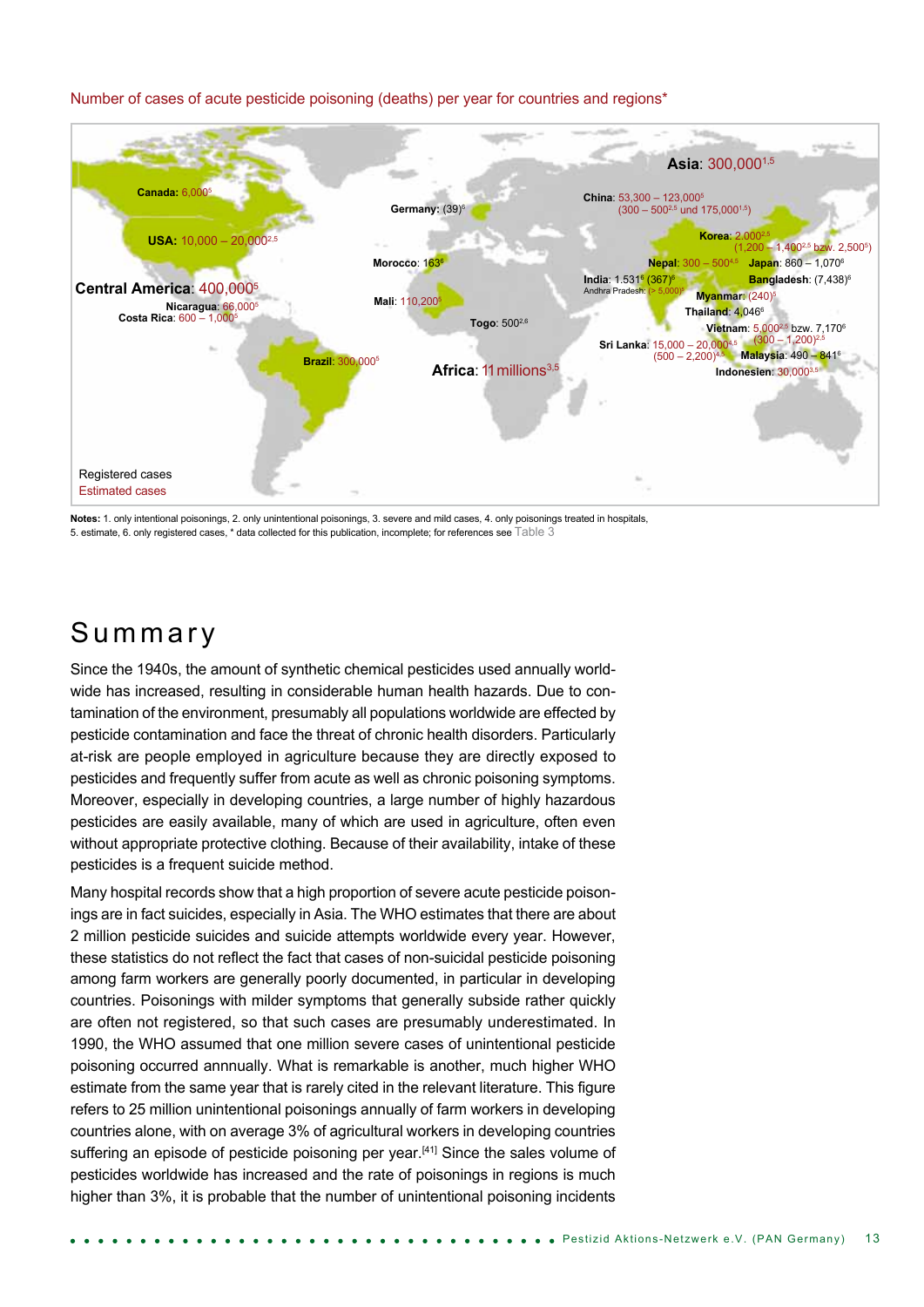is much higher and that the rates have increased. Thus, the previous estimates can quite rightly be considered to be outdated. A recent study by PAN International assumes that currently, of the total 1.3 billion farm workers worldwide, about 41 million suffer pesticide poisoning each year, with average poisoning rates at  $32\%$ .<sup>[91][92]</sup>

Statistics on illnesses due to chronic poisoning as a result of pesticide use or pesticide contamination of food are very limited. But there is reliable evidence that the increasing incidence of cancer, hormonal effects, and neurological disorders such as Parkinson's disease is linked to the use of certain pesticides in agricultural production.

Although a large quantity of data and studies on pesticide poisoning is now available, it is not possible to present a clear and comprehensive survey of the global dimensions. Most statistics are probably incomplete because systems for registering and documenting pesticide poisonings are inadequate or completely missing, even in a country like Germany. Furthermore, the terms for pesticides as well as the classification and severity of symptoms are not standardised so that compiling and comparing existing statistics is difficult. Despite these deficits in documenting pesticide poisonings, available data from research conducted to date clearly demonstate that the consequences of handling pesticides are a significant global health problem that is especially serious in developing countries.

# The need for action

We can only deal with the global problem of pesticide poisonings if the nature and scope of pesticide poisonings (e.g. number of incidents, geographic distribution, frequently affected groups of people) are carefully monitored and documented. So far, registration and documentation is inadequate. **There is an urgent need to implement the following three key measures:**

- raise the awareness of physicians and oblige them to consistently diagnose, document, and register cases of pesticide poisonings,
- improve the registration systems, and
- harmonize the documentation of data.

On the basis of improved data collection, risk areas, at-risk groups, and risk factors (e.g. the availability of highly hazardous pesticides and the implementation of protective measures) could be determined. Measures to mitigate, reduce, or eliminate risk factors in risk areas could then be applied.

**More generally, it is essential that the use of highly hazardous pesticides be abandoned; they should be phased out of use step-by-step and taken off the market.** Since the early 1980s, various programs have been introduced that aim to ensure the "safe" use of highly hazardous pesticides (e.g. by training people in application methods), but they have proven to be unsuccessful. Consequently, the only effective strategy to reduce the health risks associated with pesticides is to end their use (see PAN Germany,  $2011^{[93]}$ ).

It is also essential that the methods employed to study health hazards associated with pesticides be improved. Epidemiological studies offer evidence that many of the pesticides approved for sale and use are linked to adverse health effects. In keeping with the precautionary principle, this evidence should be the basis for implementing improvements in international and national laws, in the test regimes required before pesticide products are licensed for sale, and in procedures for monitoring and controlling pesticide use.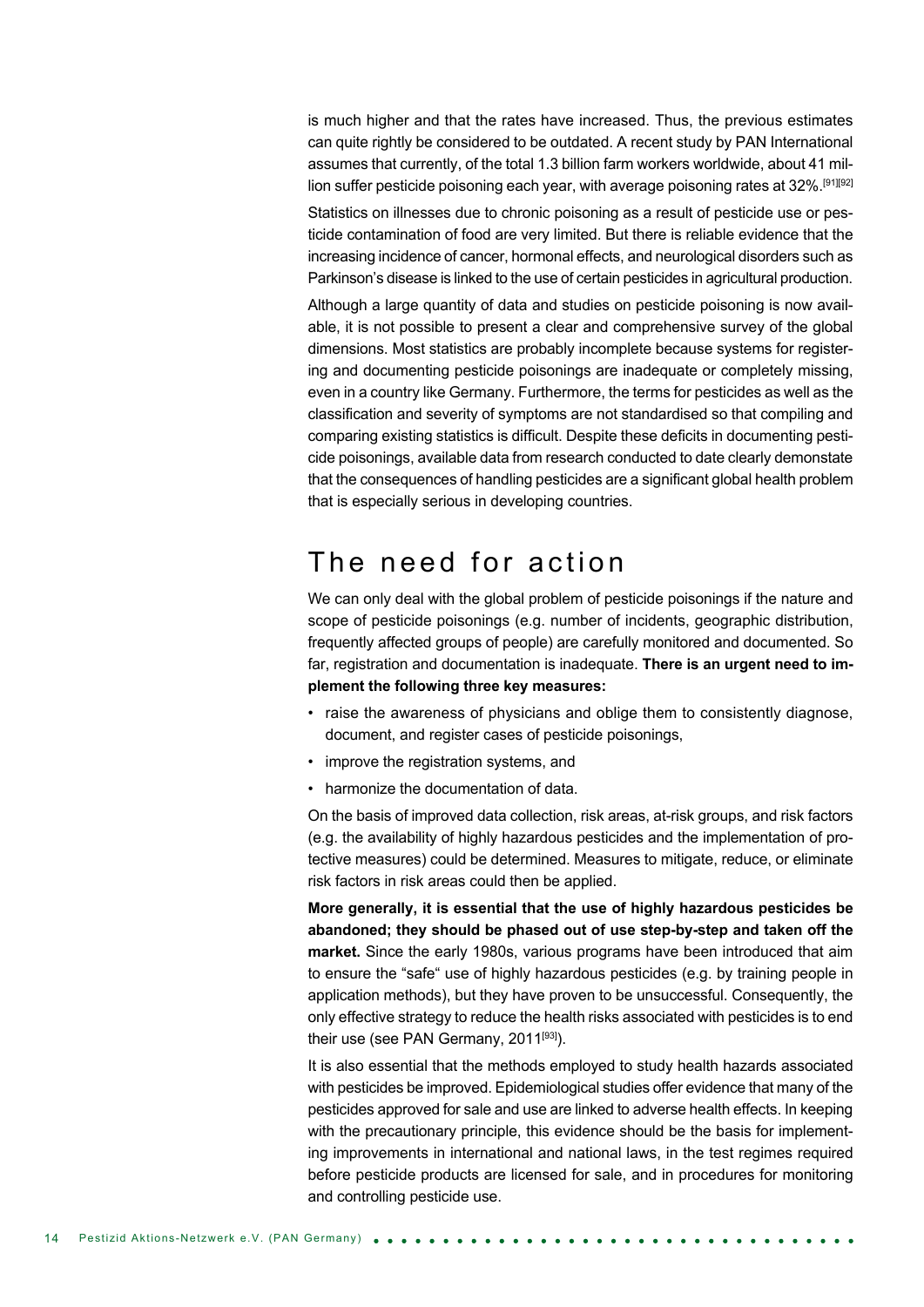#### R e fer e n c e s

- Eurostat statistical books (2007): The Use of Plant Protection Products in the European Union Data 1992 2003, Luxembourg
- [2] CropLife International (2006): Annual Report 2005/2006, Brussels
- [3] CropLife International (2010): Facts and Figures The Status of Global Agriculture, Brussels
- [4] Industrieverband Agrar (2011): Jahresbericht 2010/2011, Frankfurt am Main
- [5] FIAN (2011): Pestizide Eine Gefahr für die Umsetzung des Rechts auf Nahrung, Münster
- [6] D.J. Ecobichon (2001): Pesticide Use in Developing Countries, Toxicology 160, 27–33
- [7] PAN (2010): Communities in Peril Global Report on Health Impacts of Pesticide Use in Agriculture, Manila
- [8] Bundesamt für Verbraucherschutz und Lebensmittelsicherheit (2011): Berichte zur Lebensmittelsicherheit 2010 Monitoring, Berlin
- [9] Terre Des Hommes, PAN Germany (2011): Pestizide und Kinder, Osnabrück
- [10] Organic Consumer Association (2008): 30 Agrochemical Products Banned in Nigeria after Deaths, Finland
- [11] IRIN (05/2008): Nigeria Toxic Grain Threatens Food Security, www.irinnews.org/printreport.aspx?reportid=78242 (accessed on 17 January 2012)
- [12] A. Acedo (11/2011): Tödliche Pesticides, Poonal 971
- [13] PAN Germany (2011): PAN International List of Highly Hazardous Pesticides, Hamburg
- [13a] PAN Germany (2012): Highly Hazardous Pesticides from BASF, Bayer, and Syngenta! Results from an International Investigation, Hamburg
- [14] UNEP (2004): Childhood Pesticide Poisoning, Châtelaine
- [15] WHO (2009): The WHO Recommended Classification of Pesticides by Hazards, Geneva
- [16] M. Kishi et al. (1995): Relationship of Pesticide Spraying to Signs and Symptoms in Indonesian Farmers, Scandinavian Journal of Work and Environmental Health 21(2), 124–133
- [17] M. Kishi (2005): The Health Impacts of Pesticides: What Do We Know?, The Pesticide Detox (J. Pretty), London
- [18] Secretariat of the Rotterdam Convention (2010): Pilot Study on Agricultural Pesticide Poisoning in Burkina Faso Final Report
- [19] G. Vaagt (2005): International Conventions Implications to Pesticides Management, Regional Workshop on the International Code of Conduct, Presentation,
- www.fao.org/docrep/008/af340e/af340e05.htm (accessed on 14 March 2012)
- [20] WHO (2002): Health Situation and Trends Assessment: Health Situation in the South-East Asia Region 1998-2000, WHO Regional Office for Southeast Asia, New Delhi
- [21] Bundesamt für Verbraucherschutz und Lebensmittelsicherheit (2012): Berichte zu Pflanzenschutzmitteln 2010 Jahresbericht Pflanzenschutz-Kontrollprogramm, Springer Basel
- [22] W. Bödeker, C. Dümmler (1993): Pestizide und Gesundheit, 2nd edition, Verlag C.F. Müller, Karlsruhe
- [23] M.C.R. Alavanja et al. (2004): Health Effects of Chronic Pesticide Exposure Cancer and Neurotoxicity, Annual Review of Public Health 25, 155-97
- [24] Giftinformationszentrum-Nord der Länder Bremen, Hamburg, Niedersachsen und Schleswig-Holstein (2011): Jahresbericht 2009, Göttingen
- [25] J.G. Thundiyil et al. (2008): Acute Pesticide Poisoning: A Proposed Classification Tool, Bulletin of the World Health Organisation 86, 205-9
- [26] ChemTrust (2010): A Review of the Role Pesticides Play in Some Cancers Children, Farmers and Pesticide Users at Risk?
- [27] WHO, IARC (2008): World Cancer Report 2008, Geneva
- [28] D.B. Hancock et al. (2008): Pesticide Exposure and Risk of Parkinson's Disease: A Family-based Case-control Study, BMC Neurology 8(6)
- [29] S. Smolka (2011): PAN Germany Pestizid-Brief July/ August 2011, Hamburg
- [30] M. Bjorling-Poulsen et al. (2008): Potential Developmental Neurotoxicity of Pesticides Used in Europe, Environmental Health 7(50)
- [31] P. Grandjean, P.J. Landrigan (2006): Developmental Neurotoxicity of Industrial Chemicals, Lancet 368 (9553), 2167-2178
- [32] L.N. Vandenberg et al. (2012): Hormones and Endocrine-disrupting Chemicals: Low-dose Effects and Nonmonotonic Dose Responses, Endocrine Reviews 33(3)
- [33] R. McKinley et al. (2008): Calculating Human Exposure to Endocrine disrupting Pesticides via Agricultural and Non-agricultural Exposure Routes, Science of the Total Environment 398, 1-12 [34] F. Orton et al. (2011): Widely Used Pesticides with Previously Unknown Endocrine Activity Revealed as In vitro Antiandrogens, Environmental Health Perspectives 119, 794-800
- 
- [35] WWF (2002): Gefahr durch hormonell wirksame Pestizide und Biozide, Bremen
- [36] M. Eddleston et al. (2002): Pesticide Poisoning in the Developing World A Minimum Pesticide List, Lancet 360, 1163-67
- [37] A. Rother (2008): South African Farm Workers' Interpretation of Risk Assessment Data Expressed as Pictograms on Pesticide Labels, Environmental Research 108, 419-427
- [38] M. Thiam, E. Touni (2009): Pesticide Poisonings in West Africa, Pesticides News 85, 3-4
- [39] F. Konradsen et al. (2003): Reducing Acute Poisoning in Developing Countries Options for Restricting the Availability of Pesticides, Toxicology 192, 249-261
- [40] FAO (2001): Baselines Study on the Problem of Obsolete Pesticide Stocks, Rome
- [41] J. Jeyaratnam (1990): Acute Pesticide Poisoning: A Major Global Health Problem, World Health Statistics Quarterly 43(3), 139-44
- [42] D. Gunnell et al. (2007): The Global Distribution of Fatal Pesticide Self-poisoning: Systematic Review, BMC Public Health 7 (357)
- [43] S. Seok (2009): Paraquat Intoxication in Subjects Who Attempt Suicide: Why They Chose Paraquat, The Korean Journal of Internal Medicine 24(3), 247-51
- [44] W.J. Lee, E.S. Cha (2009): Overview of Pesticide Poisoning in South Korea, Journal of Rural Medicine 4(2), 53-58
- [45] J. Zhang et al. (2009): Pesticide Exposure and Suicidal Ideation in Rural Communities in Zhejiang Provinces, China, Bulletin of the World Health Organization 57, 745-753
- [46] C.L. Beseler et al. (2008): Depression and Pesticide Exposures among Private Pesticide Applicators Enrolled in the Agricultural Health Study, Environmental Health Perspectives 116(12)
- [47] J.D. Beard (2011): Suicide and Pesticide Use among Pesticide Applicators and Their Spouses in the Agricultural Health Study, Environmental Health Perspectives 119(11)
- [48] L. London et al. (2005): Suicide and Exposure to Organophosphate Insecticides Cause or Effect?, American Journal of Industrial Medicine 47, 308-321
- [49] J. Jeyaratnam et al. (1987): Survey of Acute Pesticide Poisoning among Agricultural Workers in Four Asian Countries, Bulletin of the World Health Organisation 65(4), 521-527
- [50] WHO (2009): Health Implications from Monocrotophos Use A Review of the Evidence in India, WHO Regional Office for South-East Asia, New Delhi
- [51] H. Nagami et al. (2005): Hospital-based Survey of Pesticide Poisoning in Japan 1998-2002, International Journal of Occupational and Environmental Health 11, 180-184
- [52] J. Tempowski (WHO), personal communication, 10 January 2012
- [53] WHO (1990): Public Health Impact of Pesticides Used in Agriculture, Geneva
- [54] WHO (2008): The Global Burden of Disease 2004 update, Geneva
- [55] A. Prüss-Ustün et al. (2011): Knowns and Unknowns on Burden of Disease due to Chemicals: A Systematic Review, Environmental Health 10(9)
- [56] WHO (2003): The World Health Report 2003 Shaping the Future, Geneva
- [57] Bundesinstitut für Risikobewertung (2009): Ärztliche Meldungen bei Vergiftungen
- [58] Informationszentrale gegen Vergiftungen des Landes Nordrhein-Westfalen am Zentrum für Kinderheilkunde des Universitätsklinikums Bonn (2011): Jahresbericht 2009, Bonn
- [59] Giftnotruf Berlin (2010): Jahresbericht 2009, Berlin
- [60] Vergiftungs-Informations-Zentrale Freiburg (2010): Harmonisierter Jahresbericht 2009, Freiburg
- [61] Informations- und Behandlungszentrum für Vergiftungen Homburg / Saar (2010): Jahresbericht 2009, Homburg / Saar
- [62] Giftinformationszentrum der Länder Rheinland-Pfalz und Hessen (2011): Der Bericht 2009, Mainz
- [63] WHO (2004): Indonesia Environmental Health Country Profile, Manila
- [64] M. Eddleston et al. (2008): Management of Acute Organophosphorus Pesticide Poisoning, Lancet 371, 597-607
- [65] G.M. Calvert et al. (2008): Acute Pesticide Poisoning among Agricultural Workers in the United States, 1985-2005, American Journal of Industrial Medicine 51, 883-898
- [66| Organic Consumers Association (2003): Pesticide Residues A Major Threat to China's Ag Exports', Finland